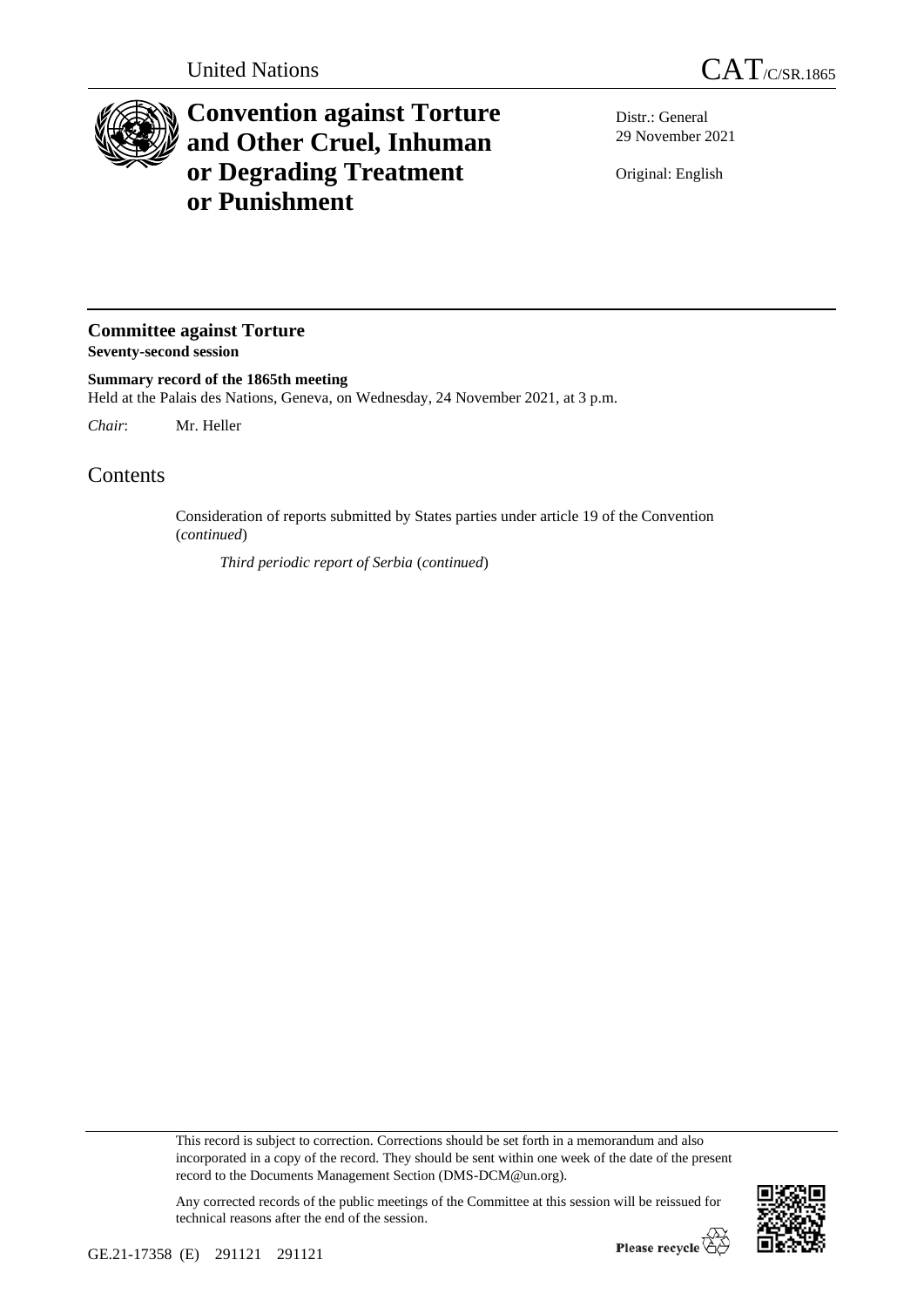*The meeting was called to order at 3 p.m.*

## **Consideration of reports submitted by States parties under article 19 of the Convention** (*continued*)

*Third periodic report of Serbia* (*continued*) [\(CAT/C/SRB/3;](http://undocs.org/en/CAT/C/SRB/3) [CAT/C/SRB/QPR/3\)](http://undocs.org/en/CAT/C/SRB/QPR/3)

1. *At the invitation of the Chair, the delegation of Serbia joined the meeting*.

2. **Ms. Čomić** (Serbia) said that no data on persons sentenced to life imprisonment were available to the delegation. That information would be provided in writing, along with statistics on training at the Judicial Academy and updated statistics on hate crimes, domestic violence, trafficking in persons and torture and ill-treatment.

3. **Ms. Kiurski** (Serbia) said a working group that included representatives of the Public Prosecutor's Office and the internal oversight department of the Ministry of the Interior, and that received technical support from the Organization for Security and Cooperation in Europe (OSCE) Mission to Serbia, had developed a methodology for the investigation of cases of torture, based on international standards and the case law of the European Court of Human Rights. It was recommended to use the methodology in all cases of ill-treatment, including those involving officials in places of detention. It included specific recommendations on the conduct of the investigation by the prosecutor, interviewing the alleged perpetrator and gathering evidence.

4. The purpose of the methodology was to ensure prompt, impartial and effective investigations, as required under the Convention. Neither the official under investigation nor police officers or prosecutors with any involvement in the case could participate in or influence the investigation. The alleged victim had all the rights provided for in the Code of Criminal Procedure and could therefore appoint an authorized person – usually the representative of a non-governmental victim-support organization – to be present during the investigation, and could obtain the status of especially vulnerable witness.

5. The Judicial Academy had organized training for prosecutors and law enforcement officials on investigations into ill-treatment by the police. The Public Prosecutor's Office kept a special national register on such investigations. Since, under national law, the offence of torture and ill-treatment could be committed by any person and its commission by a public official was simply an aggravating factor, the statistics provided in the report were not disaggregated according to whether or not the perpetrator was a public official. However, the number of cases in which it was known that the perpetrator was a law enforcement officer had been indicated. As part of planned upgrades to the case management system used by public prosecutors' offices, expanded data on victims would be included in the registers from January 2022.

6. The working group currently drafting a bill on amendments to the Criminal Code had decided that article 136, on forced confessions, and article 137, on torture and ill-treatment, should be amended to define the perpetrator of the offences and to bring the definition of torture and ill-treatment into conformity with international standards. An increase in the maximum sentence for torture was being considered; any increase would lead to an extension of the period applicable under the statute of limitations. The Government was aware that such an extension would not relieve it of its international obligation to consider excluding the offence from the statute of limitations altogether.

7. In 2012, to bring national law into line with international standards, an article had been added to the Criminal Code that required courts to take into account a motivation of hatred based on race, ethnicity, gender, sexual orientation or gender identity as an important factor in sentencing. The Criminal Code also contained a separate offence of racial and other discrimination, providing for a prison sentence of up to 5 years for organizations and individuals who committed such offences. Productive cooperation between the Public Prosecutor's Office and the OSCE Mission to Serbia, with input from civil society, had resulted in the adoption of guidelines on the prosecution of hate crimes in 2018. According to instructions issued by the Public Prosecutor's Office in 2015, all prosecutors' offices were required to keep a special register of such offences, with information on the victims,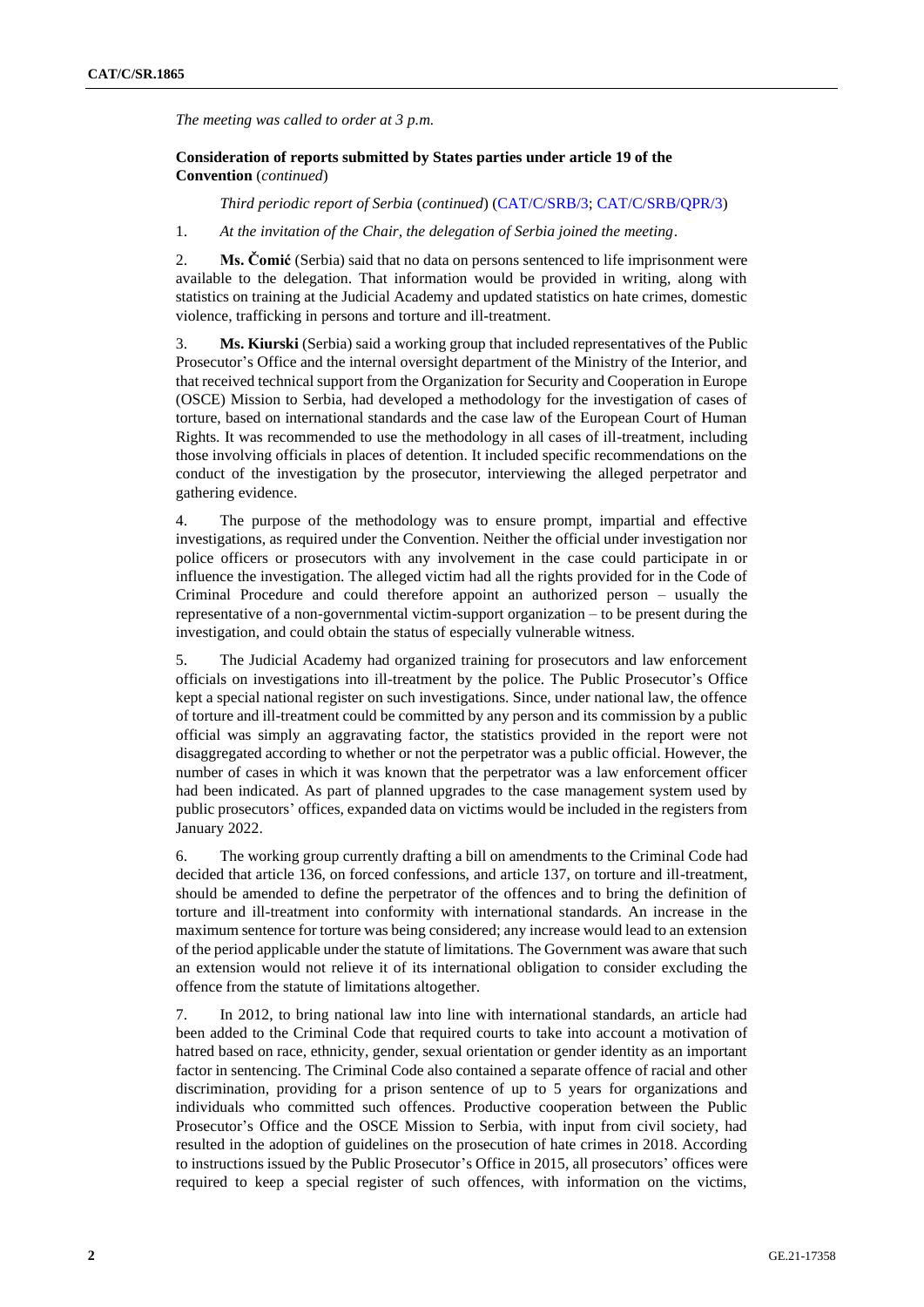perpetrators, measures taken and motivations. Of 31 recorded cases, the majority had concerned assaults, with 15 based on sexual orientation and 12 on nationality or ethnic origin.

8. Since 2013, the Ministry for Human and Minority Rights and Social Dialogue had held twice-yearly coordination meetings, which had continued throughout the coronavirus disease (COVID-19) pandemic and included representatives of governmental agencies and civil society organizations working on the protection of the rights of Roma, lesbian, gay, bisexual and transgender persons, and other groups. Individual cases were discussed at the coordination meetings, which had contributed to the successful prosecution of hate crimes, with the first conviction secured in 2018.

9. In 2016, the Public Prosecutor's Office and the Ministry of the Interior had concluded a cooperation agreement which required urgent action to be taken in all cases in which journalists were at risk and established a network of contact persons. A special register had been established to record offences against journalists. A standing working group, with representatives of the Public Prosecutor's Office, the Ministry of the Interior and various press associations, was working to improve the legal protection of journalists. A subgroup set up to analyse the Criminal Code had drawn up a list of 35 offences relevant to the endangerment of journalists. The list had been included in instructions issued by the Public Prosecutor's Office in 2020 on the protection measures needed to ensure the safety of journalists. The network of contact persons had been expanded to include 115 prosecutors.

10. Between 2016 and 2021, 332 criminal cases had been initiated for offences against the safety of journalists, which had resulted in 31 convictions, including 29 final judgments. In the case of the murder of Slavko Ćuruvija, the High Court had issued a judgment which had been challenged by both the prosecution and the defence and set aside by the appellate court in September 2020. The retrial was ongoing. The perpetrators of the murders of Milan Pantić and Radislava Vujasinović had not yet been identified.

11. Court-appointed defence lawyers might had been imposed in a few isolated cases, but there was no systemic problem in that regard. The previous situation in which the Code of Criminal Procedure did not give the Public Prosecutor's Office sufficient powers of oversight of the police had been resolved through legal amendments made in 2018.

12. Serbia had been one of the first countries to ratify the Council of Europe Convention on Preventing and Combating Violence against Women and Domestic Violence and had made every effort to give effect to its provisions. The adoption, in May 2021, of a new law on gender equality would also contribute to the prevention of gender-based violence. The Public Prosecutor's Office kept two special registers on domestic violence: one to record the number of offences reported each year and one to record preventive measures taken under the law on the prevention of domestic violence.

13. **Ms. Stepanović** (Serbia) said that the Administration for the Enforcement of Penal Sanctions and the Ministry of Justice had developed and carried out a strategy to address prison overcrowding up to the end of 2020, which had led to significant improvements through the construction of new buildings and the renovation of existing buildings in line with international standards. Construction of a 500-person prison in Kragujevac would be completed by the end of 2022. A new unit for 320 prisoners had been constructed at Sremska Mitrovica prison and Pavilion 4 there, which had been the subject of recommendations by national and international bodies, was no longer in use. The prison, which had an official capacity of 1,885, currently held 1,938 persons. Construction of a new unit would begin in 2022.

14. In the previous two years, three new units had been built at Požarevac prison, which had previously been badly overcrowded but was now only slightly over capacity. Overcrowding at Nis prison had been alleviated by the construction of additional capacity at Leskovac prison. An additional 165 places for women had been created in open and semiopen institutions and the construction of a new closed women's prison would begin in 2022. Overcrowding in Belgrade district prison had been completely resolved, with current occupation levels at 867 prisoners for an official capacity of 1,100.

15. Following its visit in March 2021, the European Committee for the Prevention of Torture and Inhuman or Degrading Treatment or Punishment had highlighted the progress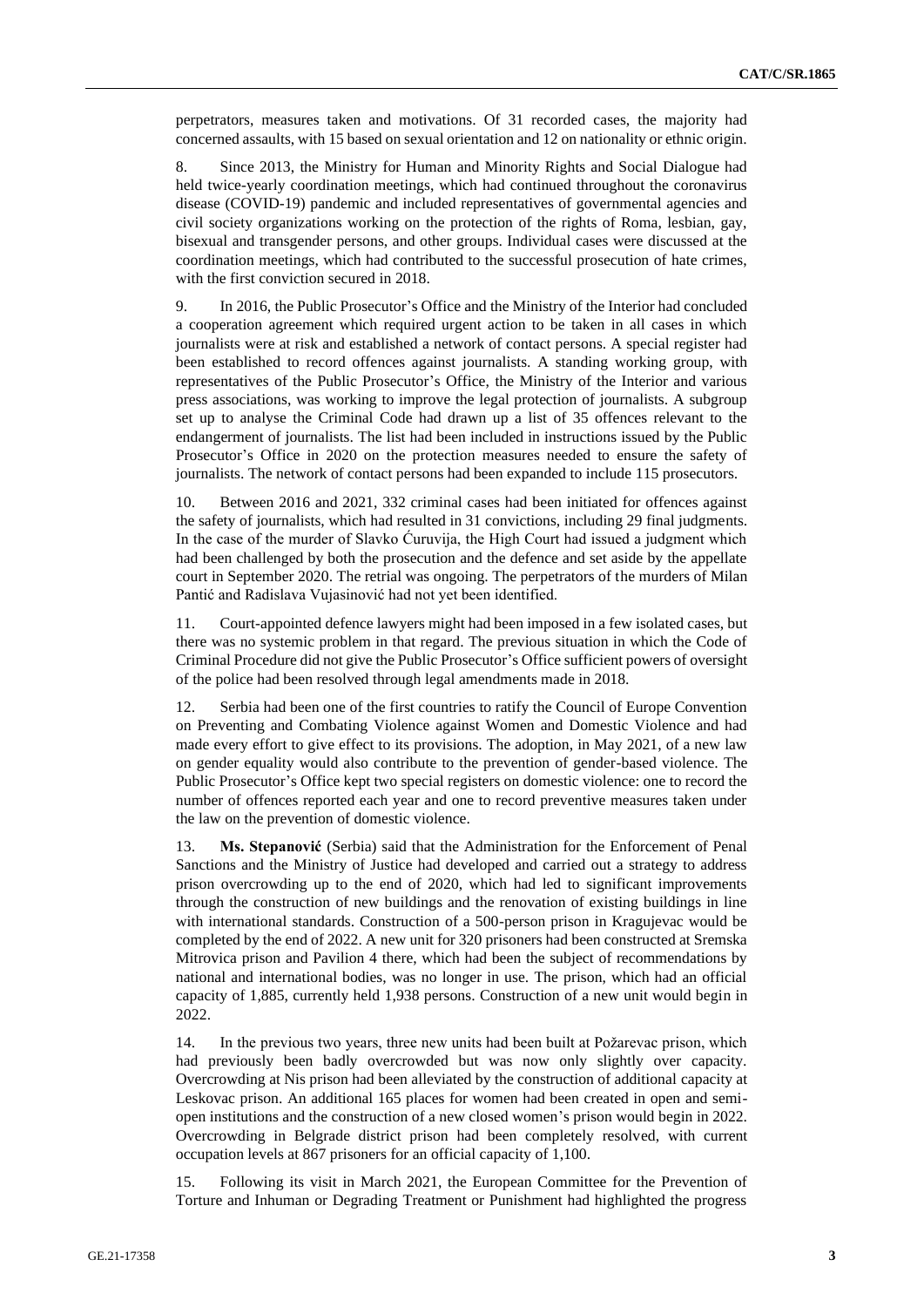made with respect to prison overcrowding. The investments made had resulted in a national capacity of 11,000 places for 10,000 detainees. However, issues with the distribution of the available capacity remained. Under a new strategy for the period up to 2027, prisons would be moved out of city centres where planning regulations prevented expansion. A budget of over €50 million had been allocated for the construction of three new prisons by 2026 and a further  $E30$  million in funding had been provided for reconstruction projects at existing prisons.

16. **Ms. Stepanović** (Serbia) said that the issue of prison overcrowding had also been addressed through the provision of training to staff of the Administration for the Enforcement of Penal Sanctions and members of the judiciary. In 2020, 163 prisoners had been granted early release and there had been 411 persons under house arrest. There had been a decrease in the use of short prison sentences: prison sentences of up to 1 year had accounted for 12.3 per cent of sentences in 2020, compared with 19.1 per cent in 2015.

17. As at 31 December 2020, 95.8 per cent of prisoners had been men and 96.3 per cent had been nationals of Serbia, while 16.7 per cent had been persons over 50 years old, a relatively high proportion compared to the average across the European Union. The Government had therefore adopted a set of measures aimed at older prisoners. Convicted adults had accounted for 69 per cent of the prison population, while pretrial detainees had accounted for 18.6 per cent and convicted juveniles for 4.5 per cent.

18. After the public-sector hiring freeze had been lifted, the Administration for the Enforcement of Penal Sanctions had set up a new recruitment system and had recruited 114 new employees in 2020. The Administration organized in-service and specialized training for its employees, including training on international standards and the Manual on the Effective Investigation and Documentation of Torture and Other Cruel, Inhuman or Degrading Treatment or Punishment. A total of 328 staff members had received training of that kind in 2021.

19. Following its visit to Serbia in 2021, the European Committee for the Prevention of Torture had noted as an example of good practice that the guards in Požarevac-Zabela prison no longer carried rubber batons. In Belgrade district prison, such batons were carried only in the high security wings. In 2020, there had been 265 cases of use of force against prisoners and 145 cases in which rubber batons had been used.

20. A total of 32 prison health workers had been recruited in 2020 and a further 22 had been recruited in 2021. The Administration for the Enforcement of Penal Sanctions had developed a manual for prison health workers that contained protocols for conducting medical examinations, drawing up medical reports, keeping medical records and dealing with a range of situations, including self-harm. Those protocols were in line with the Committee's recommendations. A plan for the prevention, diagnosis and treatment of hepatitis in prisons had been drawn up. Steps had been taken to raise awareness among prisoners and prison health workers of the importance of hepatitis screening. In addition, various health programmes were being implemented in areas such as the prevention of communicable diseases and the provision of methadone substitution therapy.

21. The Administration for the Enforcement of Penal Sanctions had published guidelines for prison staff on how to deal with cases of alleged ill-treatment of prisoners in accordance with international standards. In such cases, all relevant evidence must be collected within a period of 72 hours and transmitted to the public prosecutor. Training on the content of those guidelines had been provided to all prison directors and prison medical directors. Those who had completed the course would, in turn, organize training for their staff.

22. Prison hospital staff had attended workshops on the creation of individual treatment plans for persons with mental disabilities and had participated in the drafting of the strategy on the protection of mental health for 2019–2026. Prisoners who were in need of continuous psychological support were referred to the acute psychiatry department of the Special Prison Hospital. The Administration for the Enforcement of Penal Sanctions planned to invest in new infrastructure in order to improve the provision of psychiatric support to prisoners with mental disabilities. For example, there were plans to expand the Special Prison Hospital. The budget that had been set aside for those improvements amounted to  $E10.4$  million.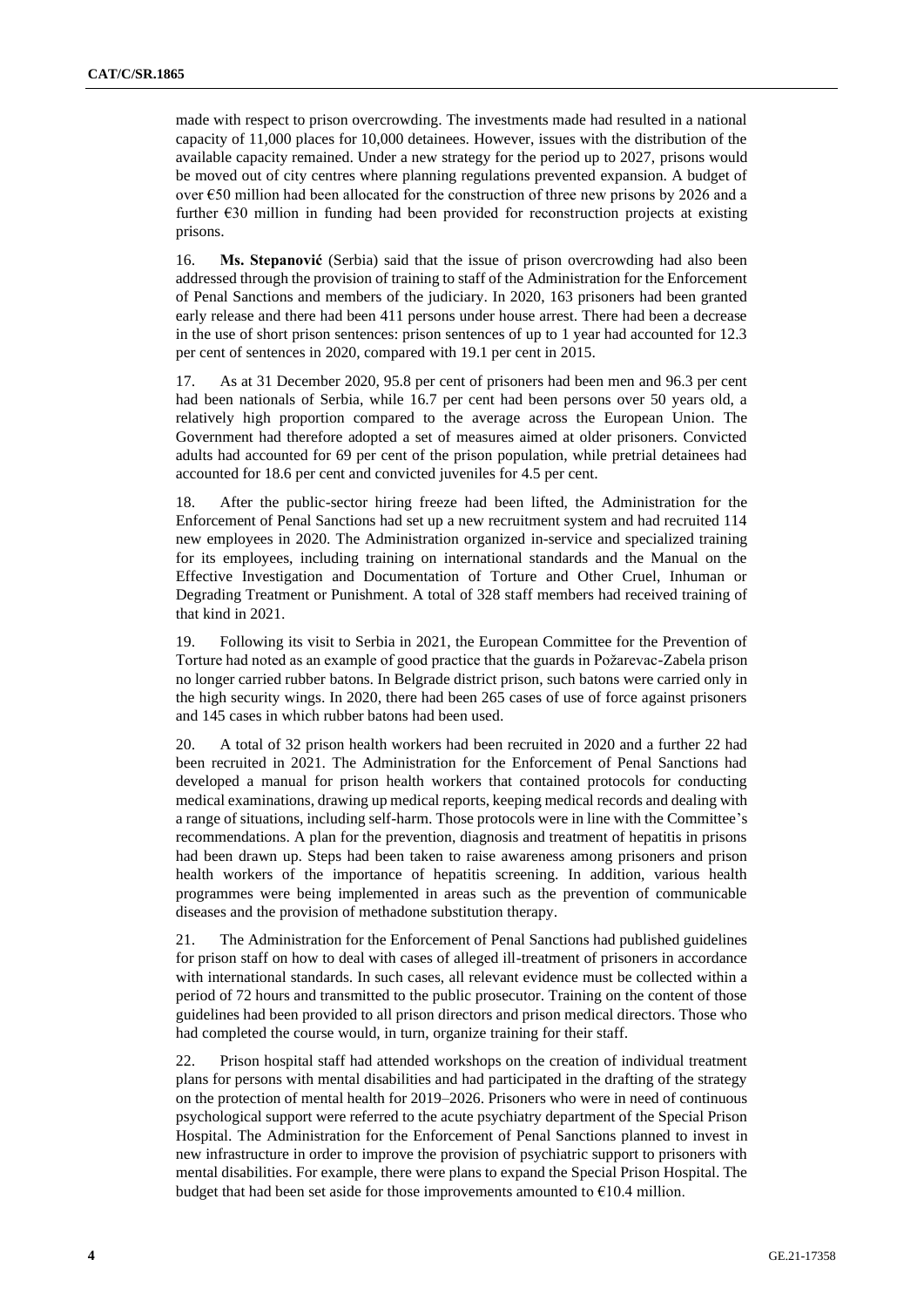23. The manual for prison health workers included information on suicide prevention. There had been five cases of suicide in prisons in 2019 and eight cases in 2020. The Administration for the Enforcement of Penal Sanctions had organized training for prison staff, including training on the treatment of persons with hepatitis or AIDS, with the aim of reducing the number of deaths in prisons. That number had remained stable over the previous three years.

24. In 2021, prison directors had received training on the prevention of violence among prisoners on the basis of a new curriculum. All incidents of violence were investigated to determine whether they had resulted from failings on the part of prison staff that would justify the initiation of disciplinary proceedings. In addition, prison guards received specific training on preventing violence and building a relationship of trust with prisoners. Overall, there had been a shift towards a more multidisciplinary approach to the prevention of aggressive behaviour in prisons.

25. Prisoners' complaints were dealt with either by the director of the Administration for the Enforcement of Penal Sanctions or by judges for the enforcement of criminal sanctions, who conducted regular visits to places of detention and decided on applications for judicial protection. In 2019, the director of the Administration had received 189 complaints, none of which had related to alleged ill-treatment. Meanwhile, judges for the enforcement of criminal sanctions had ruled on 55 cases, of which 18 had related to alleged violations of the right to life and physical integrity. No violations had been found in any of those cases. The Act on the Enforcement of Criminal Sanctions had been amended in 2019 to expand the competence of those judges.

26. Juveniles were sentenced to imprisonment only where strictly necessary and for the shortest possible length of time. The average term of imprisonment served by juveniles was three months. Juveniles in Belgrade district prison had access to education and specialized psychiatric support. Various non-governmental organizations (NGOs) had been authorized to carry out visits to places of detention and to hold private interviews with prisoners. In addition, the Administration for the Enforcement of Penal Sanctions had signed an agreement with a network of NGOs that were involved in providing after-prison support. The Administration had also been engaged in fruitful cooperation with the national preventive mechanism for 10 years. In 2021, the mechanism had carried out 17 visits to prisons, of which 4 had been focused on the investigation of allegations of torture.

27. **Mr. Nedimović** (Serbia) said that, over the previous few years, the Ministry of the Interior had made significant efforts to ensure that law enforcement legislation and practices were in line with international human rights standards. Legislative amendments had been made with a view to improving conditions of detention and police officers had received training on the absolute prohibition of torture and other humiliating treatment. The Police Act had been amended in 2018 to establish the principle that police officers should protect the rights and safety of all persons on an equal basis without discrimination. The new police rulebook adopted in 2019 dealt with issues such as the use of force and the treatment of juveniles. Police officers could not conduct interviews with juveniles unless they had received special training.

28. The regulations on conditions of detention adopted in 2018 stated that detainees should be held in cells no smaller than  $7 \text{ m}^2$  or should be allocated areas of no less than  $4 \text{ m}^2$ in shared cells. They should have access to beds, natural light, fresh air and drinking water. The conditions in most places of detention were in line with those regulations and the standards established by the European Committee for the Prevention of Torture. Over the previous two years, the Ministry of the Interior had invested in the renovation of 63 cells in police directorates and police stations. Prior to that, 18 cells in police directorates had been renovated with financial support from the Government of Norway.

29. Police officers did not hold people in custody for longer than the maximum periods established by law, which ranged from 12 to 48 hours depending on the alleged offence. In 2020, a total of 22,767 people had been taken into police custody. Of those, 45 per cent had been held in connection with traffic offences, while 35 per cent had been held for up to 48 hours in connection with criminal offences.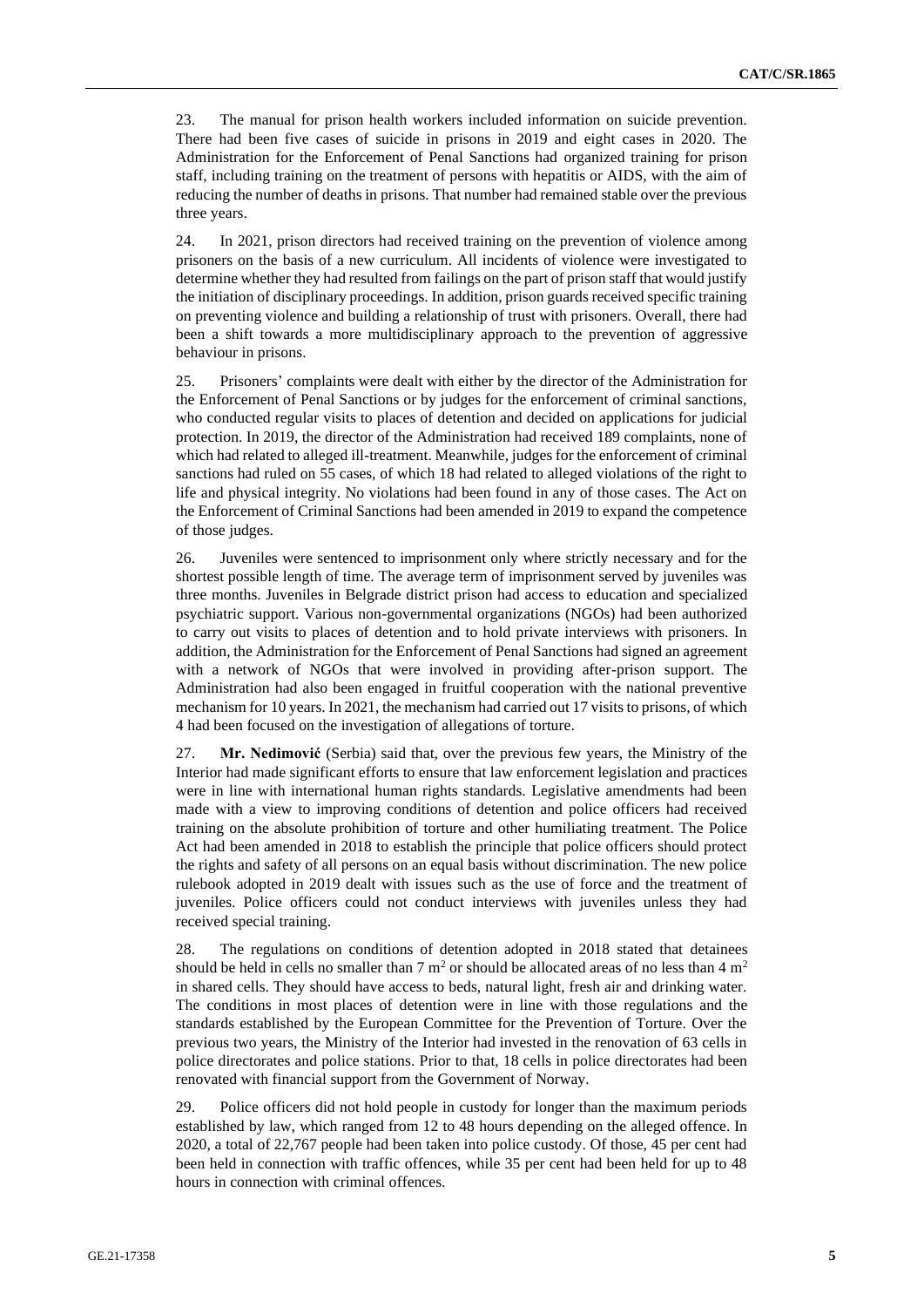30. The rights of arrested persons were set out in the Police Act and the police rulebook. Police officers were required to inform all arrested persons of their rights, such as the right to be assisted by counsel and the right to contact a relative. Arrested persons who were members of national minorities were provided with that information in their own language. According to the police rulebook, police officers must ensure that arrested persons who were ill, injured or intoxicated were examined immediately by a doctor. Police officers did not remain present for such examinations unless the doctor requested their presence for security reasons, which, in practice, happened frequently. However, as a general rule, the doctor's assessment of the arrested person's state of health was treated as confidential personal information and was not included in the police arrest report.

31. Electronic registers had been in use since 2013 and contained detailed information, including the detention reports that had to be signed by the officer and the individual. Cooperation had been established with a number of police forces in Europe to develop best practices and encourage police officers to fill in the registers. A manual was being developed on how to interview persons with mental disabilities, who were held separately in police detention facilities. The Ombudsman's Office conducted unannounced inspections to establishments reporting to the Ministry of the Interior, and more than 140 of its recommendations had been implemented in the previous year.

32. Regarding the training of police officers, on the recommendation of the European Committee for the Prevention of Torture, annual in-service training on interactions with various categories of people had been introduced. The national preventive mechanism had organized seminars on that topic for police officers, border guards, detectives and internal oversight personnel. Language classes were also available, as well as 12 online modules on police powers. In addition, there was training on human rights, how to work with marginalized or vulnerable groups and minorities, the asylum system and human trafficking. Several thousand police officers, including officers from the counter-terrorism unit, had received training on the protection of persons deprived of liberty. Lastly, a presentation on the mandate, tasks and powers of the national preventive mechanism and the European Committee for the Prevention of Torture was available on the website of the Ministry of the Interior.

33. Concerning the anti-Government protests in July 2020, more than 240 individuals had been detained by the police for committing minor offences or crimes, but they had been quickly processed. Enquiries had been conducted into the allegations of unnecessary use of force, leading to criminal action against one police officer and disciplinary proceedings against another three officers. Requests for information in relation to the events had been filed with the Public Prosecutor's Office and the Ombudsman. While some evidence had been obtained from police officers and the public surveillance system, there had been delays in gathering information owing to many police officers being injured or ill with COVID-19.

34. In line with recommendations made by the Ombudsman, all policers officers wore visible identification. However, special equipment carried by officers was not visibly identified, an aspect that would be rectified in future amendments of the relevant law. Pursuant to a request by the European Committee for the Prevention of Torture and the national preventive mechanism, a plan had been drawn up to equip interrogation rooms and detention cells with video surveillance. Some 30 such spaces should be equipped by the end of 2021.

35. Efforts were ongoing to improve the collection of information on asylum seekers and to provide administrative support and interpretation services with the aim of ensuring the effective implementation of asylum and protection procedures and rendering appropriate decisions on asylum claims. Officials of the Asylum Office had taken part in training organized by the European Asylum Support Office and the International Organization for Migration on topics including the Convention relating to the Status of Refugees and how to interview vulnerable people, such as children and trafficking victims. All the principles and guarantees contained in European Union directives on asylum had been transposed into domestic legislation. Decisions on asylum applications were taken within 3 to 12 months depending on the complexity of the case and the number of arrivals. Asylum seekers could be placed in reception centres. Seventeen out of 145 asylum applications had been approved in 2020 and 5 out of 125 in 2021; asylum decisions were appealable. Asylum seekers whose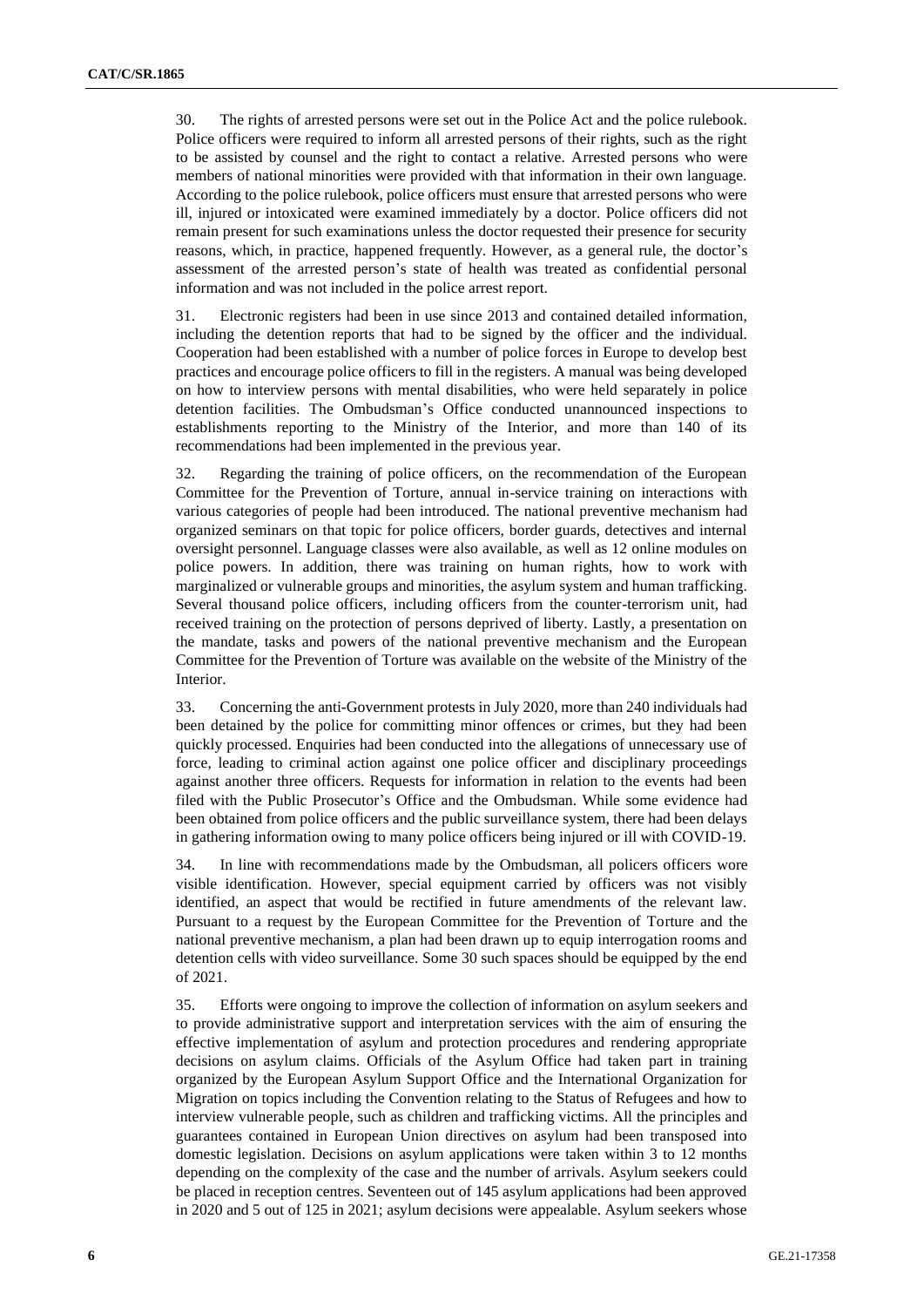application had been denied were given between 7 and 30 days to leave the country. Those who failed to comply were forcibly returned to their country of origin.

36. **Mr. Tuzmukhamedov** (Country Rapporteur) stressed that he was interested in hearing about court cases in which either the applicants or the judicial authorities had invoked the Convention against Torture – not the European Convention on Human Rights. He said he was curious about the intention behind the proposed amendment to merge articles 136 and 137 of the Criminal Code, on extorting confessions, and torture and ill-treatment, respectively. He would appreciate a reply to his questions about the potential juridical ambiguity between the provision on the integration of international instruments into domestic law and the provision empowering the Constitutional Court to rule on the constitutionality of those instruments, any prohibition of the extradition or surrender of Serbian nationals to other States or international courts, the nature of the charges brought against high-ranking officials by the Office of the War Crimes Prosecutor, the Cevdet Ayaz case, and the results achieved by the various working groups mentioned by the delegation, including the one set up to look at compensation for victims of serious offences.

37. **Ms. Racu** (Country Rapporteur), recalling that the aim of the Committee's questions was to objectively assess the State party's achievements and remaining challenges, said that she would welcome replies to her questions about the investigation of complaints lodged by pretrial detainees, the discrepancy between the number of complaints filed against the police and the number of indictments and penalties, and the increased recourse to disciplinary measures against prison staff.

38. Emphasizing that she had not said there was a systematic practice in the State party of denying detainees access to a lawyer of their own choosing, she said that the absence of complaints regarding fundamental legal safeguards was not necessarily a sign that the situation was alright. Accordingly, it would be helpful to know how safeguards, particularly access to counsel, were provided in practice. Serbia should consider repealing provisions authorizing police officers to be present during medical examinations of detainees.

39. As for Pavilion 4 of Sremska Mitrovica prison, the delegation was invited to comment on the impact of its closure on overcrowding and on why, after five years, the Constitutional Court had yet to render judgment on the complaint of inhuman and degrading treatment lodged on behalf of dozens of inmates.

40. Welcoming the plans for the construction of medical units for prisoners with psychiatric disorders, she wished to know whether the Ministry of Health conducted visits to prison medical facilities. She would appreciate hearing about the steps taken to investigate instances of the use of physical force and about the prevalence of violent incidents among inmates, including cases of self-harm.

41. She wished to know whether the cases of injuries to prisoners that had been reported to the authorities had resulted in investigations, prosecutions and punishment. Further details regarding the treatment provided to prisoners with COVID-19 and the steps taken to prevent the virus from entering prisons would be appreciated.

## *The meeting was suspended at 5.10 p.m. and resumed at 5.20 p.m.*

42. **Ms. Bekan** (Serbia) said that Serbia had concluded extradition treaties with Croatia and with Bosnia and Herzegovina. Under the treaty with Croatia, Serbia would extradite Serbian citizens only for offences related to organized crime and corruption. Although Serbia did not extradite its own citizens for acts of genocide, crimes against humanity and war crimes, it provided other forms of international legal assistance. It had taken over the prosecution of 36 cases, involving 40 defendants, from Bosnia and Herzegovina. Those efforts had resulted in 18 final convictions for war crimes and 4 convictions that were not yet final. Four cases had not led to convictions and nine cases were still pending. In order for Serbia to surrender its citizens to an international court or tribunal, the act in question must be punishable under both domestic law and the statute of the international court or tribunal and must relate to grave violations of the Geneva Conventions, violations of the laws and customs of war, genocide or crimes against humanity.

43. It should be noted that the 21 persons indicted by the Office of the War Crimes Prosecutor between 20 November 2018 and 1 November 2021 were not all high-ranking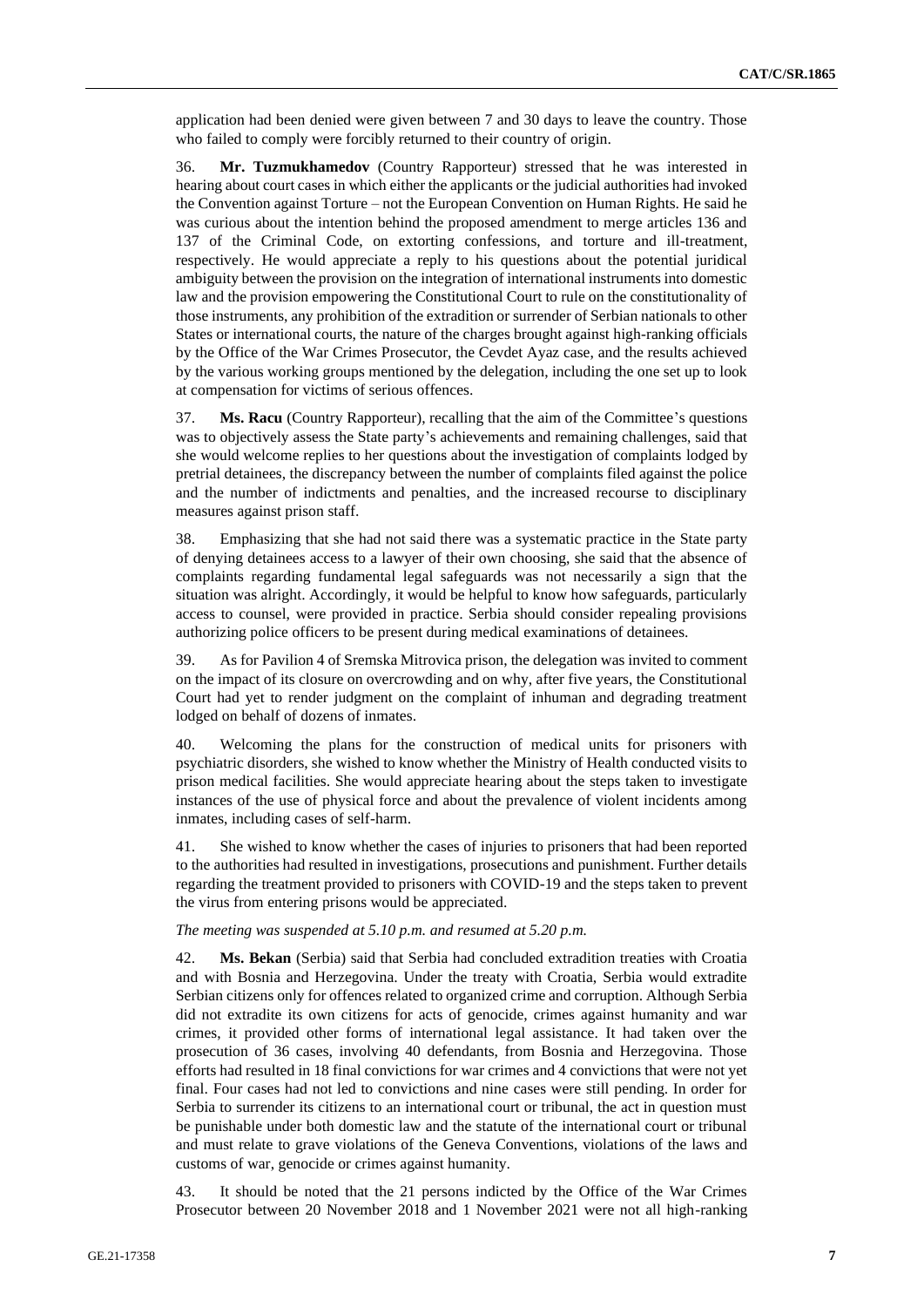individuals. Allegations of torture and inhuman treatment had appeared in 15 indictments filed since May 2015 in connection with war crimes charges.

44. The national strategy for the prosecution of war crimes included references to the Convention against Torture and Other Cruel, Inhuman or Degrading Treatment or Punishment. The Ministry of Justice had published the draft strategy and the results of an ex ante analysis of it; members of civil society had participated in public discussions on the draft and had been invited to submit comments.

45. **Mr. Vukićević** (Serbia) said that, immediately after the Committee had issued its decision in *Cevdet Ayaz v. Serbia*, the Ministry of Justice had held a meeting with Mr. Ayaz's legal representatives. A plan had been prepared to implement the Committee's recommendations, and training sessions for judges had been organized in 2020 and 2021. Four cases similar to Mr. Ayaz's had since been heard by the courts and had resulted in decisions not to extradite. With respect to the damages due to Mr. Ayaz and his family, the Ministry and Mr. Ayaz's representatives had decided jointly that the representatives would file a claim with the State Attorney's Office, which handled all cases against Serbia, and try to negotiate a settlement. Mr. Ayaz had stated that he wished to be visited by representatives of Serbia only in the presence of his Serbian legal representatives. However, those representatives did not wish to go to Turkey, where they feared for their safety.

46. The law on free legal aid had been adopted in 2018 and had entered into force in 2019. Such aid was provided to victims of torture without regard to their financial situation and was also available to foreign citizens. Two follow-up reports prepared by the Ministry were available online. No statistics were available on the number of people who had requested free legal aid in connection with claims of torture.

47. Implementation of the national strategy on the rights of victims and witnesses of crime called for nine laws – both criminal laws and laws on the judiciary – to be amended. The Ministry of Justice, together with the OSCE Mission to Serbia, had prepared a list of the issues that the amendments had to address. The Ministry planned to hire a national coordinator for the network of protection services to be created under the strategy. In addition, again with assistance from the OSCE Mission, the Ministry had prepared a template for reporting on the implementation of the strategy.

48. Serbia did not ask for diplomatic assurances in connection with extraditions. It had provided all diplomatic assurances sought from other countries – mainly Germany, Switzerland and Austria – in connection with extraditions to Serbia. Of the 46 people whose extradition to the International Tribunal for the Former Yugoslavia had been requested, 45 had been extradited and one had died before extradition. Serbia had provided more than 1,700 pieces of documentation to the International Residual Mechanism for Criminal Tribunals in connection with the cases against those individuals.

49. **Ms. Dragičević-Dičić** (Serbia) said that, in a decision of 29 December 2020, the Constitutional Court had found that the constitutional rights of a group of Afghan refugees facing deportation had been violated. The refugees had alleged violations of their rights under both the European Convention on Human Rights and the Serbian Constitution, but the Court had found that the alleged violations of the European Convention also constituted breaches of rights under the Serbian Constitution and could therefore be considered in that light. The Court had drawn on the Convention against Torture in its reasoning in the decision.

50. Translations of Constitutional Court decisions were not available on the Court's website. However, with support from the European Union, a project had been launched to translate the Court's most important decisions. The Supreme Court was working to harmonize the approach taken by Serbian courts to the admissibility of evidence in cases involving claims of torture. For four years, the Belgrade Centre for Human Rights had been running a programme to educate lawyers on how to represent victims and defendants in such cases.

51. Under Serbian law, the detention of minors was to be ordered only as an exceptional measure, and any such detention measures had to be reviewed monthly. The period of detention could not exceed four months for minors under 16 years of age or six months for minors between 16 and 18 years of age. Minors could only be placed in facilities with adult